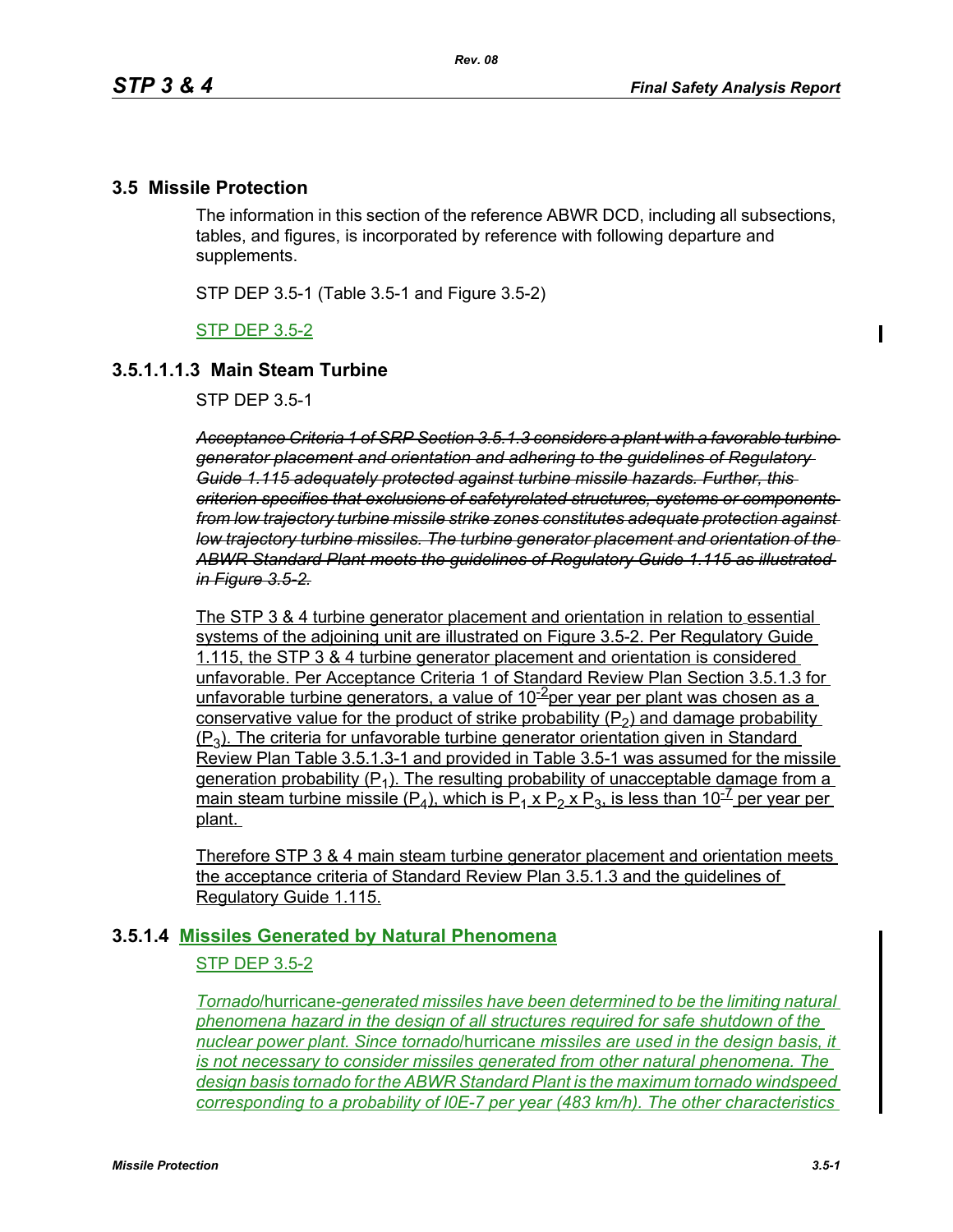*of this tornado are summarized in Subsection 3.3.2.1. The design basis tornado missiles are per SRP 3.5.1.4, Spectrum I.*

*Using the design basis tornado and missile spectrum as defined above with the design of the Seismic Category I buildings, compliance with all of the positions of Regulatory Guide 1.117, "Tornado Design Classification," Positions C.1 and C.2 is assured.*

*The SGTS charcoal absorber beds are housed in the tornado resistant reactor building and, therefore, are protected from the design basis tornado missiles. The offgas system charcoal absorber beds are located deep within the Turbine Building and it is considered very unlikely that these beds could be ruptured as a result of a design basis tornado missile. These features assure compliance with Position C.3 of Regulatory Guide 1.117.*

Design requirements for STP 3 & 4 due to hurricane winds and hurricane generated missiles are described in Section 3H.11.

*See Subsections 3.5.4.2 and 3.5.4.4 for COL license information requirements.*

# **3.5.4 COL License Information**

### **3.5.4.1 Protection of Ultimate Heat Sink**

The following site-specific supplement addresses COL License Information Item 3.9.

Compliance with Regulatory Guide 1.27 as related to the UHS and connecting conduits being capable of withstanding the effects of externally generated missiles, is demonstrated in Subsection 3H.6.

#### **3.5.4.2 Missiles Generated by Other Natural Phenomena**

The following site-specific supplement addresses COL License Information Item 3.10.

The only missiles generated by natural phenomena that have been identified, are those generated by tornados and hurricanes. Of tornado and hurricane missiles, tornado missiles govern the design of safety-related structures, systems, and components. The reference ABWR DCD tornado wind speeds (300 mph) exceed those specified in Regulatory Guide 1.76, Rey 1 for this site and exceed the designbasis wind speed for this site. Therefore all missiles generated by other naturalphenomena are bounded by the reference ABWR DCD tornado missiles specified in Subsection 3.5.1.4. Tornado generated missiles are described in Section 3.5.1.4. Hurricane missiles are described in Section 3H.11.

#### **3.5.4.3 Site Proximity Missiles and Aircraft Hazards**

The following site-specific supplement addresses COL License Information Item 3.11.

No site proximity missiles or aircraft hazards were identified for this site. For details see Subsection 2.2S.2.7.2.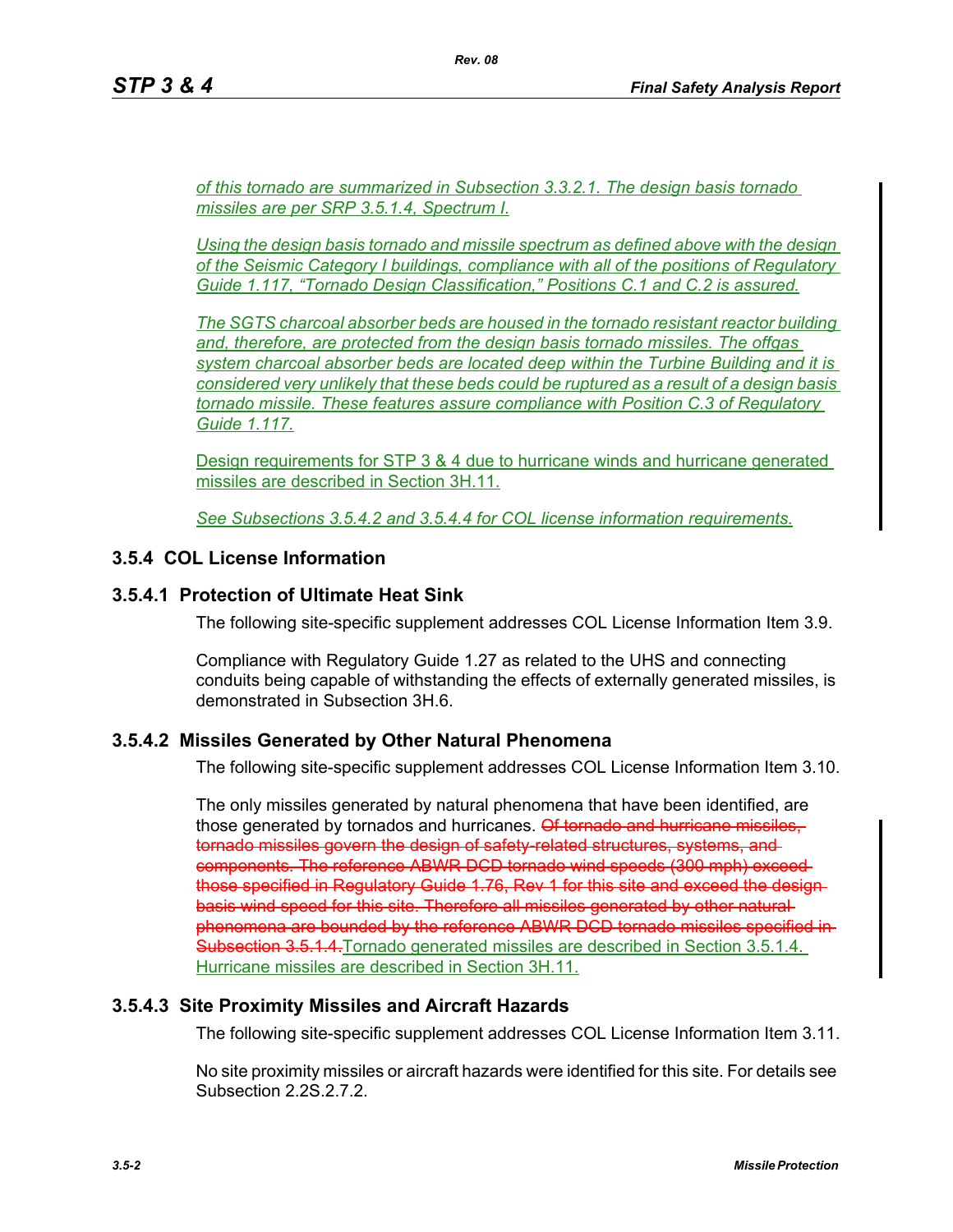#### **3.5.4.4 Impact of Failure of Out of ABWR Standard Plant Scope Non-Safety-Related Structures, Systems, and Components due to a Design Basis Tornado**

The following site-specific supplement addresses COL License Information Item 3.12.

In general, safety-related SSCs are protected from tornado missiles by being either underground or housed in a tornado missile proof structure. The design criteria for systems and components (not housed in tornado structures) are as follows: Such plant SSCs are analyzed for the design basis tornado missile to ensure that their failure will not affect the ability of safety-related SSCs from performing their intended safety functions.

### **3.5.4.5 Turbine System Maintenance Program**

The following site-specific supplement addresses COL License Information Item 3.13.

A turbine system maintenance program will be submitted within three years following receipt of a COL that includes a probability calculation of turbine missile generation and shows that the turbine meets the minimum requirements as given in Table 3.5-1. (COM 3.5-1)

### **3.5.4.6 Maintenance Equipment Missile Prevention Inside Containment**

The following site-specific supplement addresses COL License Information Item 3.14.

Procedures ensure that maintenance equipment inside containment, such as hoists, will either be removed prior to operation, moved to a location where they are not a potential hazard to safety-related equipment, or seismically restrained to prevent them from becoming a missile.

#### **3.5.4.7 Failure of Structures, Systems, and Components Outside ABWR Standard Plant Scope**

The following site-specific supplement addresses COL License Information Item 3.15.

Non-tornado resistant structures are constructed from materials such as reinforced concrete block, and/or structural steel with metal siding and roof deck. Potential missiles or debris from these materials, resulting from failure of structure or from items blown off, when subjected to winds of tornado intensity, would not generate missiles more severe than the design basis tornado missiles defined in Subsection 3.5.1.4 (Reference 3.5-10).

#### **3.5.5 References**

The following site-specific supplement addresses COL License Information Item 3.15.

3.5-10 "Rationale for Wind-borne Missile Criteria for DOE Facilities," J.R. McDonald, Sept. 1999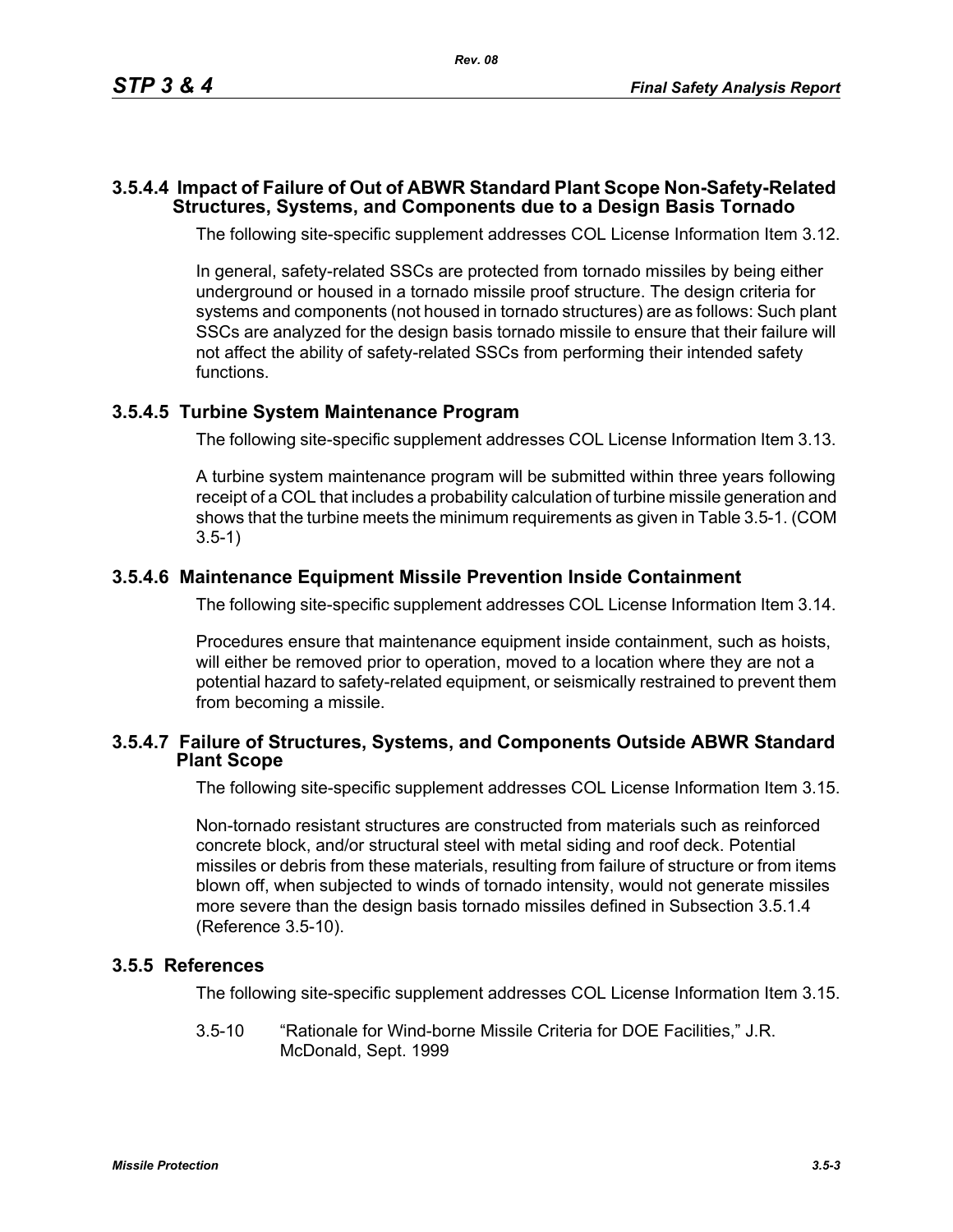| <b>Criterion</b> | Probability/Yr                                                                          | <b>Required Licensee Action</b>                                                                                                                                                                                                                             |
|------------------|-----------------------------------------------------------------------------------------|-------------------------------------------------------------------------------------------------------------------------------------------------------------------------------------------------------------------------------------------------------------|
| (A)              | $P_1 < \frac{10^{-4}}{10^{-5}}$                                                         | Criterion (A) is the general, minimum reliability<br>requirement for loading the turbine and bringing the<br>system on line.                                                                                                                                |
| (B)              | $\frac{10^{-4}}{10^{-5}}$ < P <sub>1</sub> < $\frac{10^{-3}}{10^{-4}}$ 10 <sup>-4</sup> | If Criterion (B) is reached during operation, the<br>turbine may be kept in service until the next<br>scheduled outage, at which time the COL applicant<br>is to take action to reduce P1 to meet Criterion (A)<br>before returning the turbine to service. |
| (C)              | $\frac{10^{-3}}{10^{-4}}$ < P <sub>1</sub> < $\frac{10^{-2}}{10^{-3}}$                  | If Criterion (C) is reached during operation, the<br>turbine is to be isolated from the steam supply within<br>60 days, at which time the COL applicant is to take<br>action to reduce P1 to meet Criterion (A) before<br>returning the turbine to service. |
| (D)              | $\frac{10^{-2}}{2}$ 10 <sup>-3</sup> < P <sub>1</sub>                                   | If Criterion (D) is reached at any time during the<br>operation, the turbine is to be isolated from the<br>steam supply within 6 days, at which time the COL<br>applicant is to meet Criterion (A) before returning the<br>turbine to service.              |

| Table 3.5-1 Requirement for the Probability of Missile Generation |  |
|-------------------------------------------------------------------|--|
|                                                                   |  |